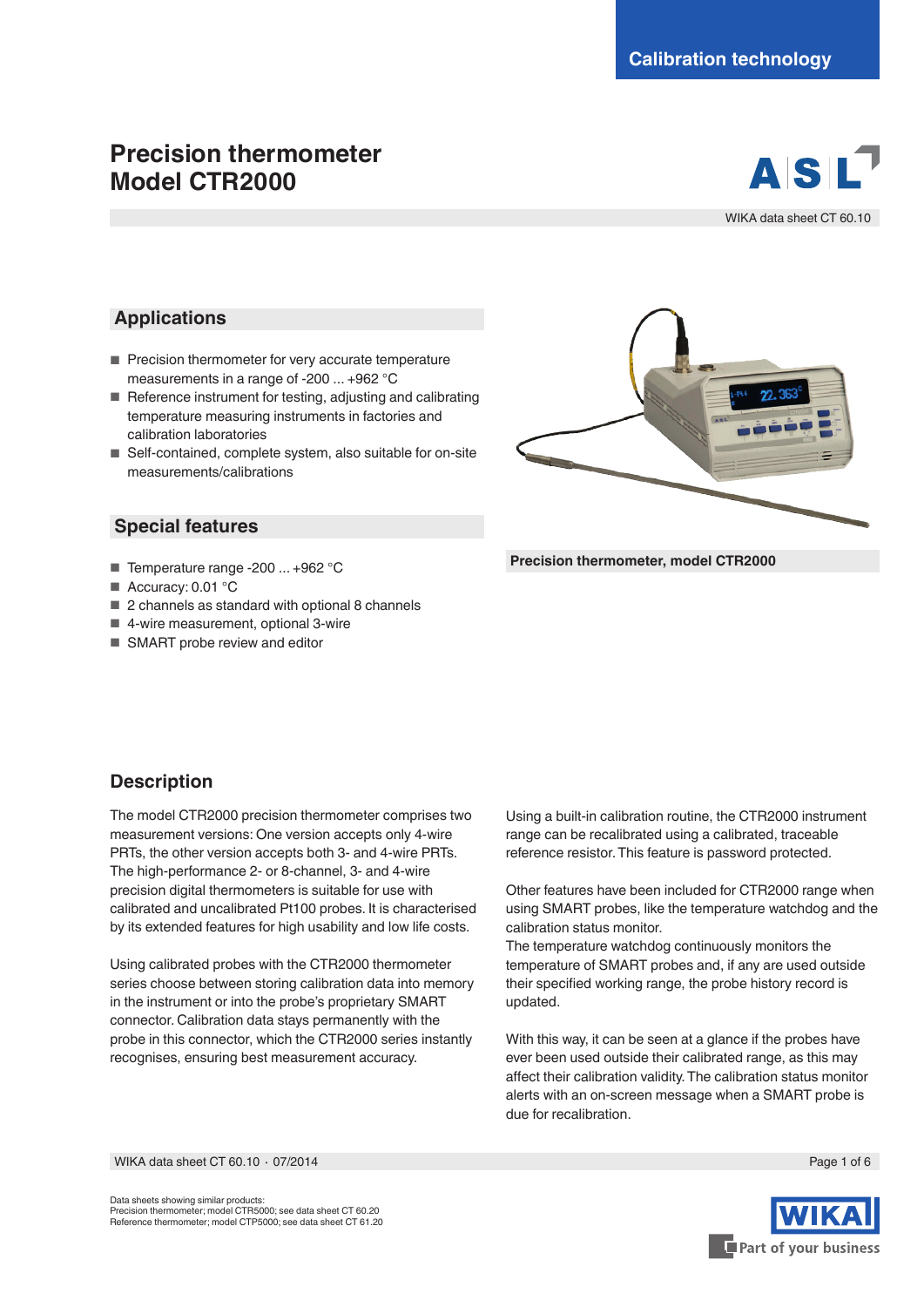## **Specifications Model CTR2000**

| <b>Precision thermometer</b> |                                                                                                                                                                                            |  |
|------------------------------|--------------------------------------------------------------------------------------------------------------------------------------------------------------------------------------------|--|
| Probe types                  | Industrial platinum resistance thermometers (PRTs) and standard platinum resistance ther-<br>mometers (SPRTs) with R <sub>0</sub> = 25 $\Omega$ and 100 $\Omega$ up to an alpha of 0.00392 |  |
| Measuring inputs             | $2$ or $8$                                                                                                                                                                                 |  |
| Data entry format            | ITS 90 and CVD for calibrated probes; or EN 60751 for uncalibrated probes                                                                                                                  |  |
| <b>Measuring ranges</b>      |                                                                                                                                                                                            |  |
| Probe current                | DC 1 mA switched polarity                                                                                                                                                                  |  |
| Temperature range            | $-200+962$ °C, depending on thermometer probe                                                                                                                                              |  |
| Accuracy 1)                  | $0.01 K (4-wire)$                                                                                                                                                                          |  |
|                              | 0.03 K (3-wire, do not include uncertainties due to variations in sensor cables)                                                                                                           |  |

1) The accuracy in K defines the deviation between the measured value and the reference value. (Only valid for indicating instruments.)

| <b>Digital indicator</b>              |                                                             |  |  |
|---------------------------------------|-------------------------------------------------------------|--|--|
| <b>Display</b>                        |                                                             |  |  |
| Screen                                | large graphic VFD display screen                            |  |  |
| Resolution                            | 0.001 °C                                                    |  |  |
| <b>Functions</b>                      |                                                             |  |  |
| Real-time clock                       | integrated clock with date                                  |  |  |
| <b>Voltage supply</b>                 |                                                             |  |  |
| Power supply                          | AC 90  264 V, 47  63 Hz; universal rear input on rear panel |  |  |
| Power consumption                     | max. 30 VA                                                  |  |  |
| <b>Permissible ambient conditions</b> |                                                             |  |  |
| Operating temperature                 | 1525 °C                                                     |  |  |
| Storage temperature                   | $-20$ $+50$ °C                                              |  |  |
| Communication                         |                                                             |  |  |
| Interface                             | <b>RS-232</b>                                               |  |  |
| Case                                  |                                                             |  |  |
| <b>Dimensions</b>                     | 168 x 108 x 215 mm (W x H x D)                              |  |  |
| Weight                                | $1$ kg                                                      |  |  |

| <b>CE conformity, certificates</b> |                                                                                                                        |
|------------------------------------|------------------------------------------------------------------------------------------------------------------------|
| <b>CE conformity</b>               |                                                                                                                        |
| <b>EMC</b> directive               | 2004/108/EC, EN 61326 emission (group 1, class B) and interference immunity (portable test<br>and measuring equipment) |
| <b>Certificates</b>                |                                                                                                                        |
| Calibration 2)                     | Standard: 3.1 calibration certificate per DIN EN 10204<br>Option: DKD/DAkkS calibration certificate                    |
| Recommended calibration interval   | 1 year (depending on the conditions of usage)                                                                          |

2) Only system calibration

Approvals and certificates, see website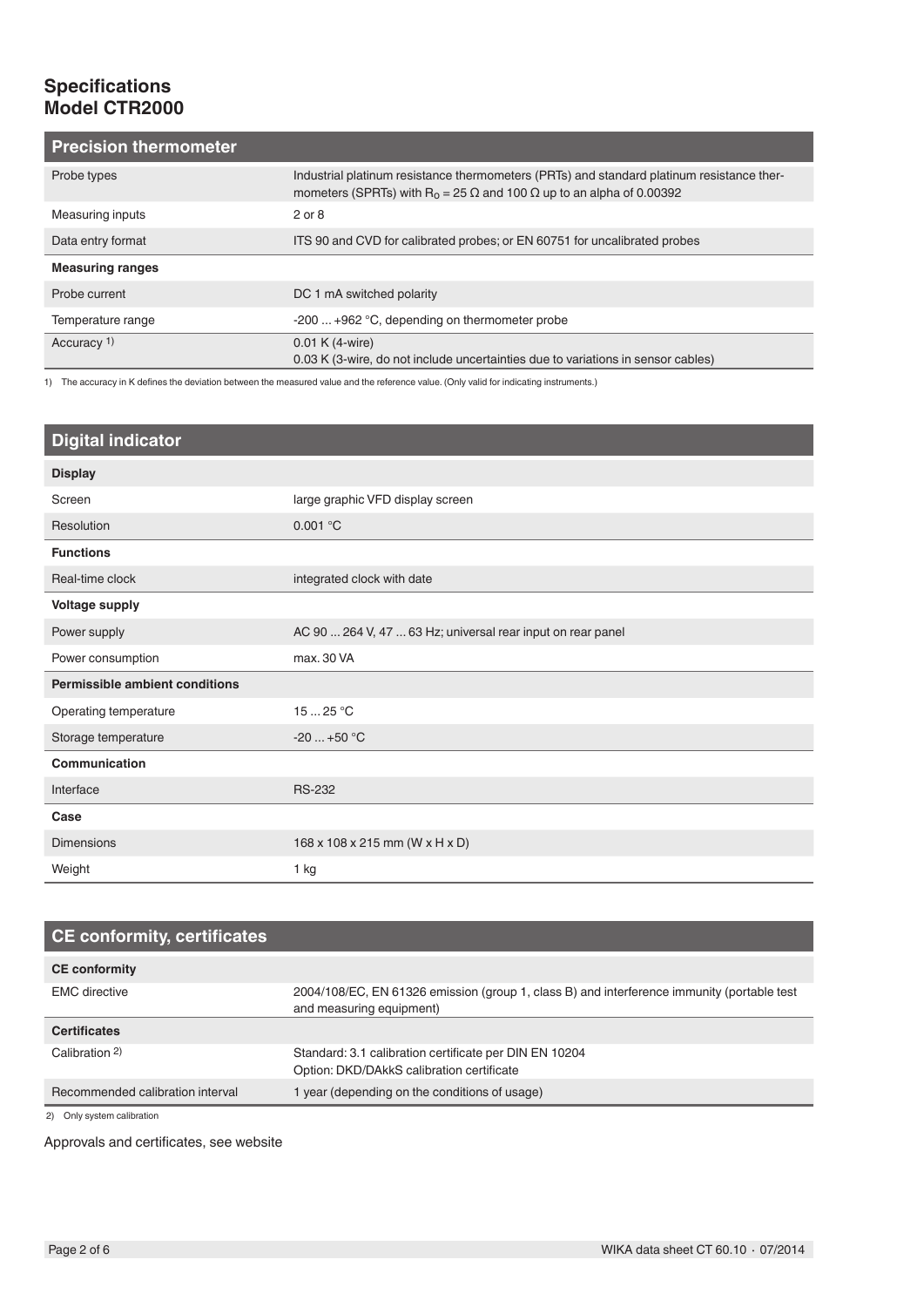## **Recommended temperature probes**

## **Temperature probe**



| Resistance thermometer (immersion probe) | Temperature range |
|------------------------------------------|-------------------|
| Pt100, $d = 6$ mm, $l = 350$ mm          | $-50+250$ °C      |
| Pt100, $d = 6$ mm, $l = 350$ mm          | $-70+450$ °C      |
| Pt100, $d = 6$ mm, $l = 450$ mm          | $-70+650$ °C      |



| Resistance thermometer (immersion probe) | Temperature range |
|------------------------------------------|-------------------|
| Pt100, $d = 3$ mm, $l = 30$ mm           | $-50+200$ °C      |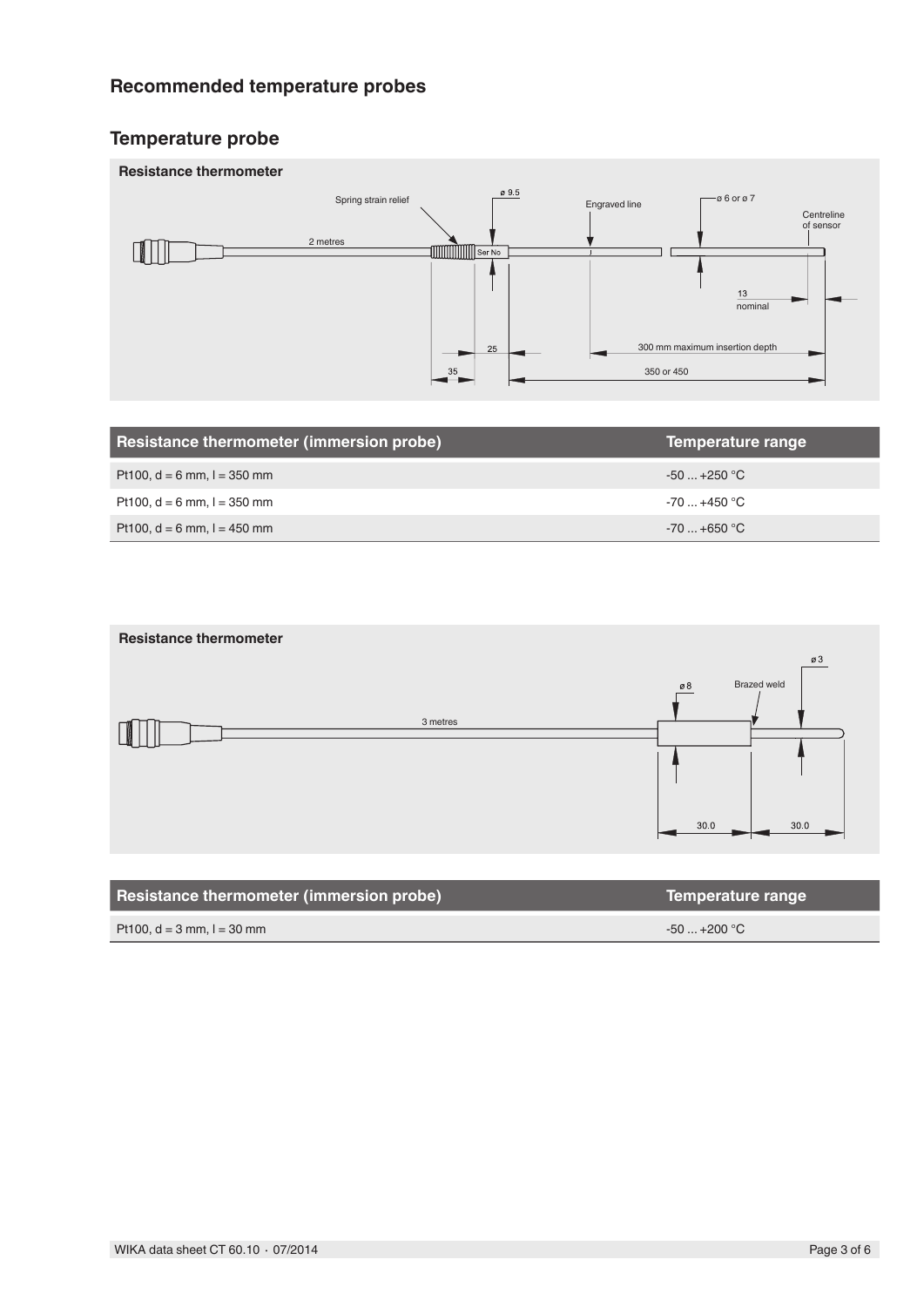## **Resistance thermometer connection, 4-wire (5-pin DIN connector)**

#### **View towards front panel connector**





### **Options**

#### **With DIN plug or SMART plug**

With ASL's SMART connector on the probes, storing the data is needed only once - in the connector! The calibration data stays with the probe - permanently. It can even be used on another instrument without any further action.

The SMART connector saves time and reduces error. If there are existing calibrated or uncalibrated probes, no problem, CTR2000 automatically registers if a probe is SMART or normal.

### **Features of the precision thermometer**

- Easy to use
- Large graphic VFD display screen
- 2 channels as standard with optional 8 channels
- 4-wire measurement, optional 3-wire
- SMART probe review and editor



**8-Channel precision thermometer, model CTR2000**

1 Inputs

- 2 VFD display with status channel
- 3 Soft keys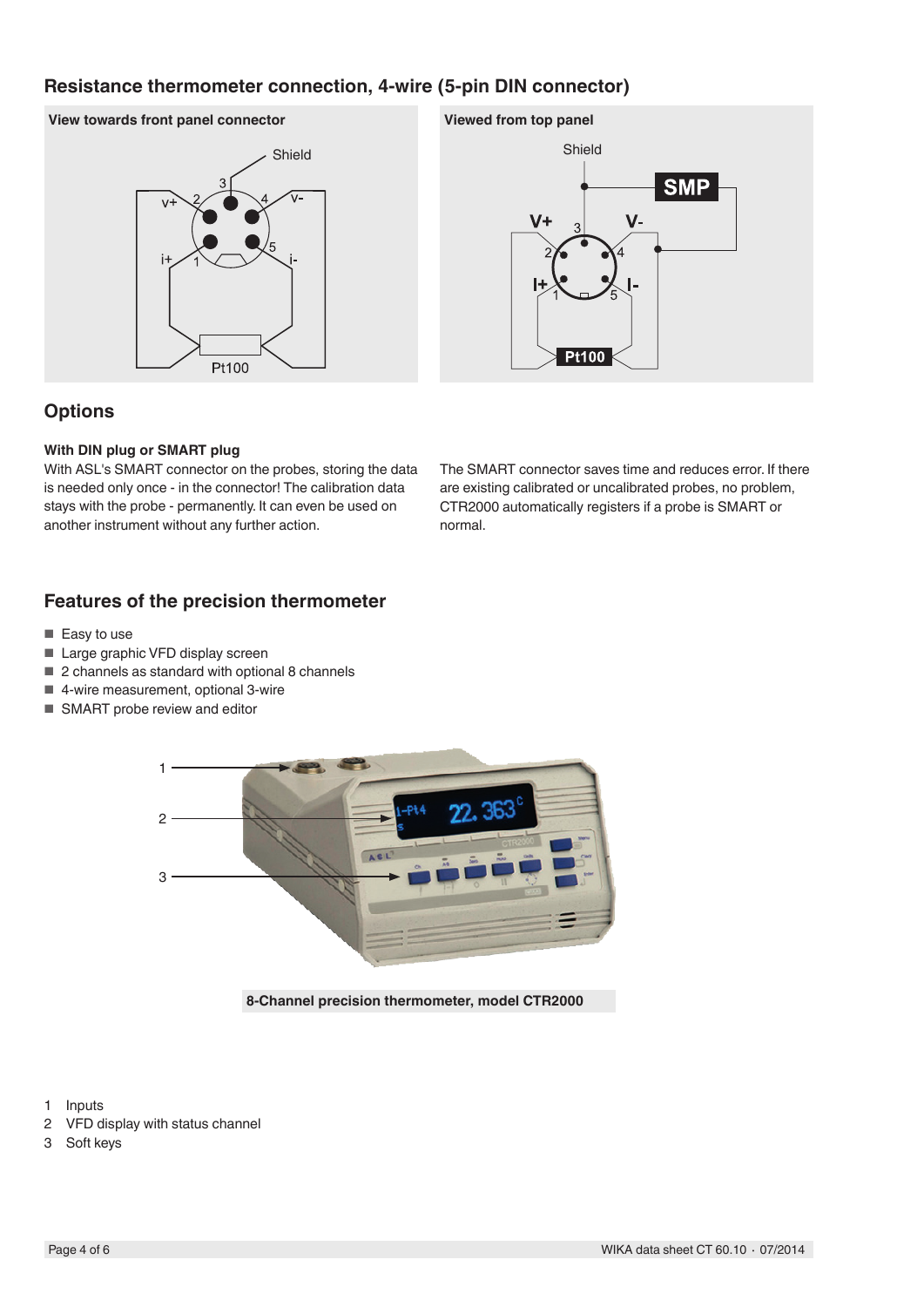## **Operation**

The instrument keypad consists of five function keys and three menu keys.

In temperature measurement mode the function keys are used to directly control the measurement operation of the instrument.

In instrument configuration mode the function keys operate as soft keys along with the menu keys to enable the operator to configure the instrument.



#### **Instrument function keys**

| <b>Key symbol</b>               | <b>Description</b>                             | <b>Function</b>                                                                              |  |  |
|---------------------------------|------------------------------------------------|----------------------------------------------------------------------------------------------|--|--|
| <b>Selecting input channels</b> |                                                |                                                                                              |  |  |
| Ch                              | Select input channel 1 to 8                    | Selects and displays measurement channel 1 to 8                                              |  |  |
| $A-B$                           | Select differential measurement<br>$ChA - ChB$ | Relative measurement function displays the difference between selected ChA and<br>ChB inputs |  |  |
| Setting up measurement options  |                                                |                                                                                              |  |  |
| Zero                            | Zero display measurement                       | Toggles the display zero (null) function                                                     |  |  |
| Hold                            | Hold display measurement                       | Toggles the display hold (measurement continues)                                             |  |  |
| Units                           | Select display units                           | Rotates through the display units $(\Omega, {}^{\circ}C, {}^{\circ}F$ or K)                  |  |  |
| <b>Menu functions</b>           |                                                |                                                                                              |  |  |
| Menu                            | Select menu options                            | Cycles through the main menu functions of the instrument                                     |  |  |
| Clear                           | Clear data entry                               | Clears any data entry errors or min/max statistics                                           |  |  |
| Enter                           | Save entry                                     | Saves data entry and returns to previous menu                                                |  |  |